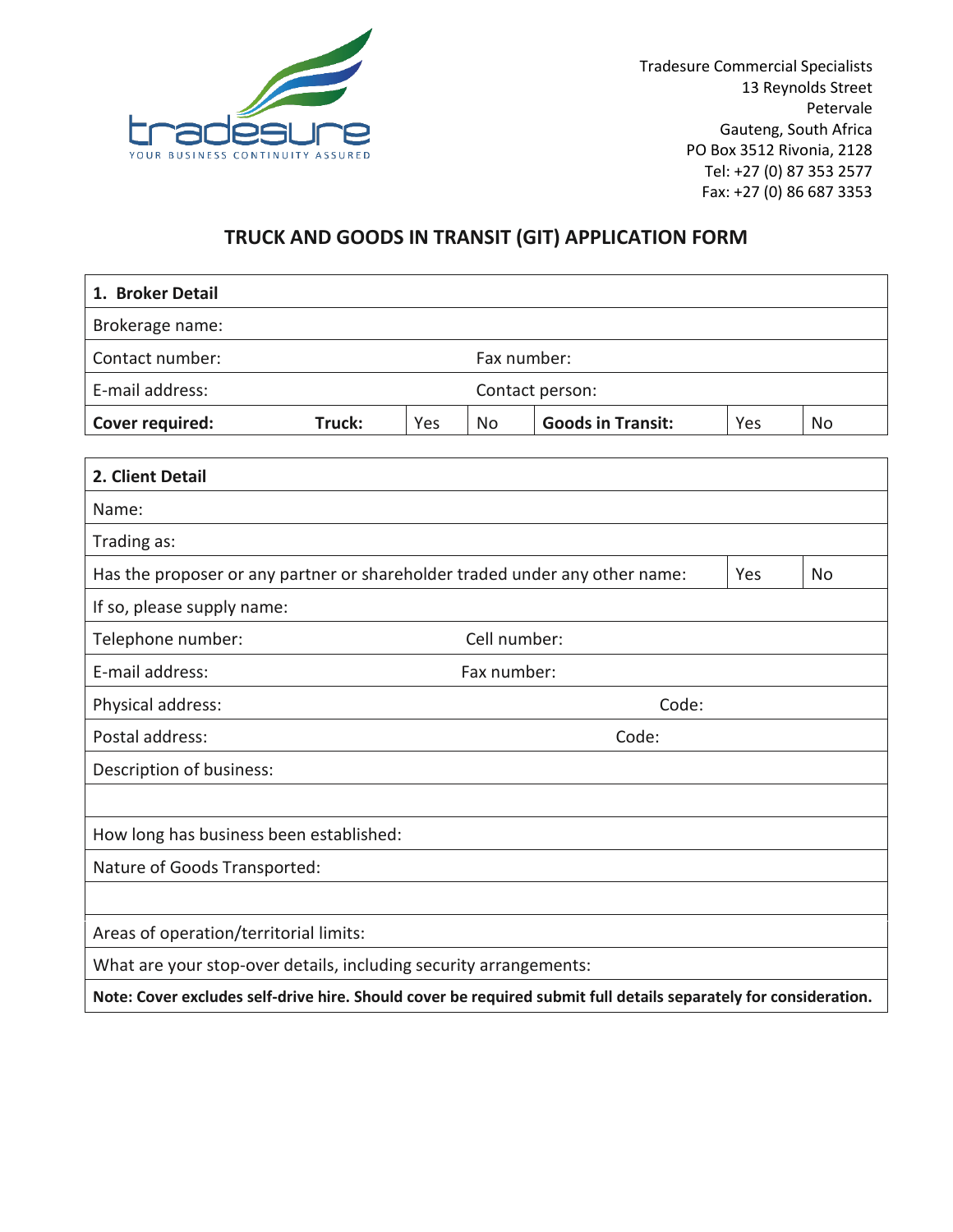| 3. Description of goods carried requiring insurance cover:                                                  |            |     |            |      |  |
|-------------------------------------------------------------------------------------------------------------|------------|-----|------------|------|--|
| <b>Commodity type:</b>                                                                                      |            |     | Percentage | Area |  |
| Temperature controlled cargo                                                                                | Yes        | No. |            |      |  |
| Cigarettes / tobacco                                                                                        | <b>Yes</b> | No. |            |      |  |
| Liquor                                                                                                      | Yes        | No. |            |      |  |
| Wine / beer                                                                                                 | <b>Yes</b> | No. |            |      |  |
| Cell phones / pre-paid phone cards                                                                          | Yes        | No. |            |      |  |
| <b>Tyres</b>                                                                                                | Yes        | No. |            |      |  |
| Tinned fish                                                                                                 | Yes        | No  |            |      |  |
| Used household goods                                                                                        | Yes        | No. |            |      |  |
| Computers / memory systems                                                                                  | Yes        | No  |            |      |  |
| Fast moving consumable goods<br>(eg. Nestle, Cadburys, Tiger brands etc)                                    | Yes        | No  |            |      |  |
| Hazardous, toxic, explosive                                                                                 | Yes        | No  |            |      |  |
| Flammable or similar type materials                                                                         | Yes        | No  |            |      |  |
| Please note that our policy excludes carriage of any hazardous or toxic chemicals, explosives, flammable or |            |     |            |      |  |

**Please note that our policy excludes carriage of any hazardous or toxic chemicals, explosives, flammable or similar type materials unless specifically requested and rated accordingly.**

| <b>Driver details:</b><br>4.                                                                       |     |           |
|----------------------------------------------------------------------------------------------------|-----|-----------|
| Will the vehicle be driven by:                                                                     |     |           |
| (A) Owner only                                                                                     |     |           |
| (B) Specific driver and co-driver                                                                  |     |           |
| (C) General drivers in the employ of the Insured                                                   |     |           |
| (D) Casual or Part Time Drivers                                                                    |     |           |
| Are drivers licenses, IDs, public driving permits, etc. validated prior to<br>employment           | Yes | No        |
| If no, why not:                                                                                    |     |           |
|                                                                                                    |     |           |
|                                                                                                    |     |           |
| Are previous driving and employment records investigated prior to employment                       | Yes | <b>No</b> |
| Please supply all details of license endorsements, driving and related convictions, accidents etc. |     |           |
|                                                                                                    |     |           |
|                                                                                                    |     |           |
|                                                                                                    |     |           |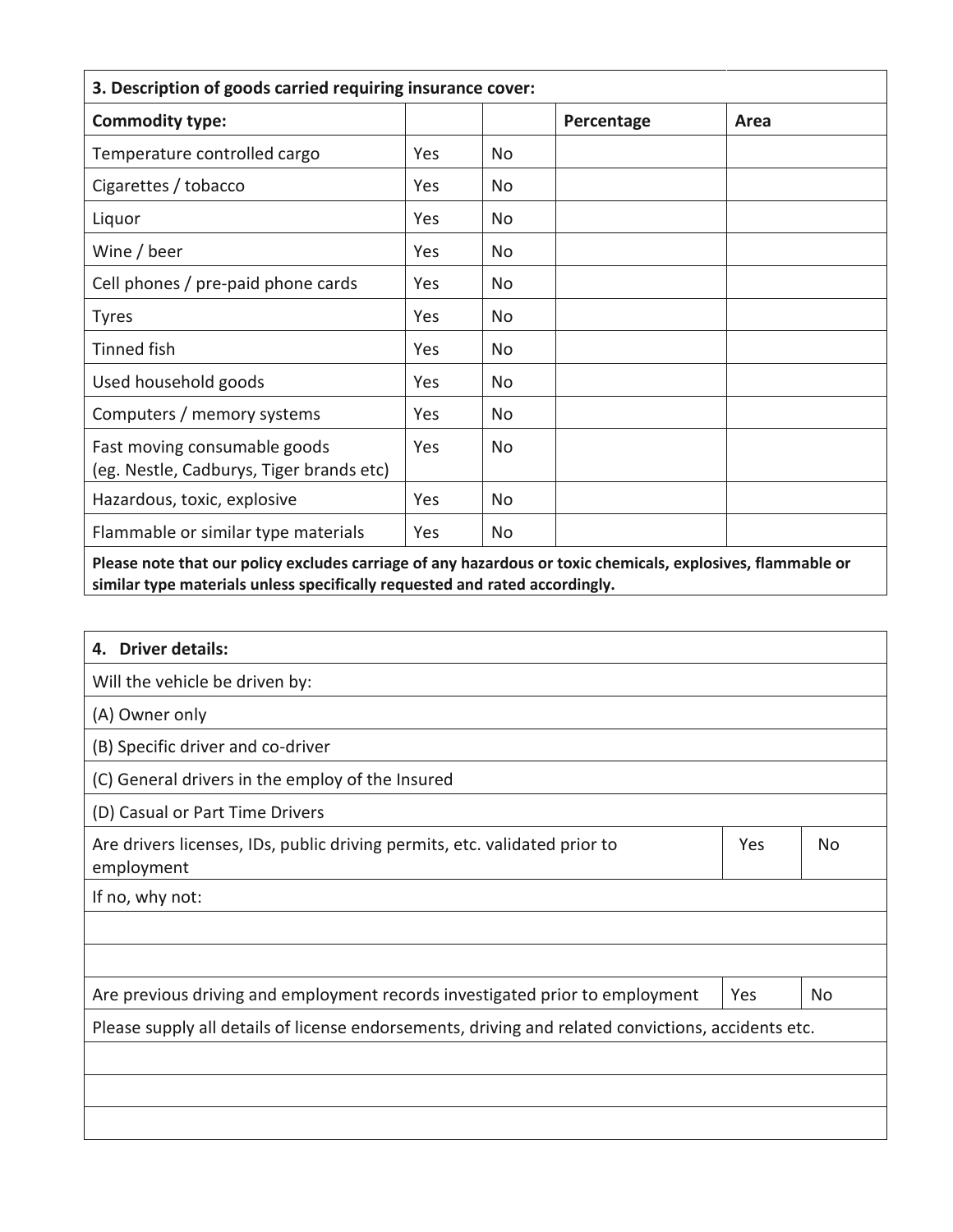| Are any in-house or external driver training programmes in place:                                   |                                                                                    | Yes                                                                                                                              | No |  |  |  |  |
|-----------------------------------------------------------------------------------------------------|------------------------------------------------------------------------------------|----------------------------------------------------------------------------------------------------------------------------------|----|--|--|--|--|
| Please supply full details:                                                                         |                                                                                    |                                                                                                                                  |    |  |  |  |  |
|                                                                                                     |                                                                                    |                                                                                                                                  |    |  |  |  |  |
|                                                                                                     |                                                                                    |                                                                                                                                  |    |  |  |  |  |
|                                                                                                     |                                                                                    |                                                                                                                                  |    |  |  |  |  |
|                                                                                                     |                                                                                    |                                                                                                                                  |    |  |  |  |  |
|                                                                                                     |                                                                                    |                                                                                                                                  |    |  |  |  |  |
|                                                                                                     |                                                                                    |                                                                                                                                  |    |  |  |  |  |
|                                                                                                     |                                                                                    |                                                                                                                                  |    |  |  |  |  |
| experience for Code 10 or above licence.                                                            |                                                                                    | List details of drivers aged below 25 years and over 60 years, and/or have less than 3 years driving                             |    |  |  |  |  |
|                                                                                                     |                                                                                    |                                                                                                                                  |    |  |  |  |  |
|                                                                                                     | of 23 years unless expressly agreed and granted by the Company.                    | Please note that in terms of Specific Exception 4 of the policy contract wording no cover is applicable to drivers under the age |    |  |  |  |  |
|                                                                                                     |                                                                                    | If such drivers are in your employ (over 60 years of age) a full recent medical certificate and optometrical report must         |    |  |  |  |  |
|                                                                                                     | accompany this application and be further submitted on an annual basis thereafter. |                                                                                                                                  |    |  |  |  |  |
| <b>Full Names</b>                                                                                   | ID                                                                                 | Licence / Experience Details                                                                                                     |    |  |  |  |  |
|                                                                                                     |                                                                                    |                                                                                                                                  |    |  |  |  |  |
|                                                                                                     |                                                                                    |                                                                                                                                  |    |  |  |  |  |
|                                                                                                     |                                                                                    |                                                                                                                                  |    |  |  |  |  |
|                                                                                                     |                                                                                    |                                                                                                                                  |    |  |  |  |  |
|                                                                                                     |                                                                                    |                                                                                                                                  |    |  |  |  |  |
| Where are vehicles usually parked by day?                                                           |                                                                                    |                                                                                                                                  |    |  |  |  |  |
| Where are vehicles usually parked by night?                                                         |                                                                                    |                                                                                                                                  |    |  |  |  |  |
| What security measures are in force?                                                                |                                                                                    |                                                                                                                                  |    |  |  |  |  |
|                                                                                                     |                                                                                    |                                                                                                                                  |    |  |  |  |  |
| How often are vehicles serviced, and by whom?                                                       |                                                                                    |                                                                                                                                  |    |  |  |  |  |
|                                                                                                     |                                                                                    |                                                                                                                                  |    |  |  |  |  |
| Are you aware of the type/composition/makeup of the consignment to be conveyed by you?              |                                                                                    |                                                                                                                                  |    |  |  |  |  |
|                                                                                                     |                                                                                    |                                                                                                                                  |    |  |  |  |  |
| Is your driver able to take appropriate action in the event of an accident / breakdown or incident? |                                                                                    |                                                                                                                                  |    |  |  |  |  |
|                                                                                                     |                                                                                    |                                                                                                                                  |    |  |  |  |  |
| Does the driver drive between 22:00 and 05:00?                                                      |                                                                                    |                                                                                                                                  |    |  |  |  |  |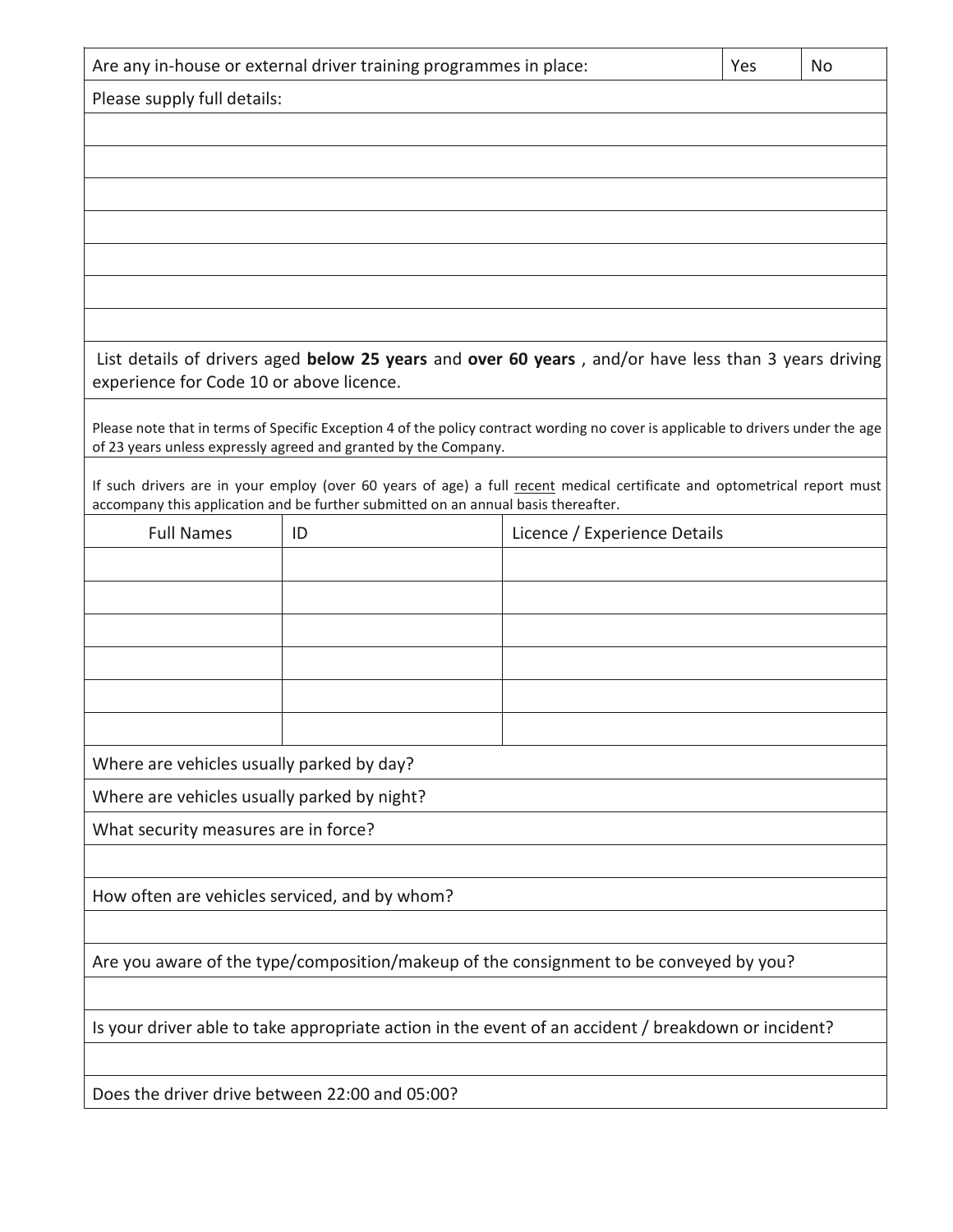| 5. Cover Options                                                    |                                                             |                |                                 |     |     |
|---------------------------------------------------------------------|-------------------------------------------------------------|----------------|---------------------------------|-----|-----|
| Will the vehicle be hired out & driven by drivers of a third party? | Yes                                                         | No.            |                                 |     |     |
| Include loss of use cover?                                          | Yes                                                         | No.            |                                 |     |     |
| If yes, vehicle registration no:                                    |                                                             |                |                                 |     |     |
| Excess reducer (own damage)                                         | All losses (total &<br>Yes<br><b>No</b><br>partial)         |                |                                 |     |     |
| Excess reducer (theft or hijacking)                                 | Yes                                                         | N <sub>0</sub> | Write off (accident &<br>theft) |     |     |
| Excess reducer (Third party)                                        | Yes<br><b>Third Party Property</b><br>No<br>damage / losses |                |                                 |     |     |
| Include additional towing, recovery and salvage? If                 |                                                             |                |                                 | Yes | No. |
| yes, vehicle registration no:                                       |                                                             |                |                                 |     |     |
| Include cover for loss of keys? If                                  |                                                             |                |                                 | Yes | No. |
| yes, vehicle registration no:                                       |                                                             |                |                                 |     |     |
| Include Credit Shortfall?                                           |                                                             |                |                                 | Yes | No  |
| If yes, vehicle registration no:                                    |                                                             |                |                                 |     |     |
| Do you require windscreen cover?                                    |                                                             |                |                                 | Yes | No. |
| If yes, vehicle registration no:                                    |                                                             |                |                                 |     |     |

| 6. Vehicle fleet list on which cover is required: |             |         |                |              |              |  |  |
|---------------------------------------------------|-------------|---------|----------------|--------------|--------------|--|--|
| <b>MAKE AND MODEL</b>                             | <b>YEAR</b> | VIN NO. | <b>REG NO.</b> | <b>COVER</b> | <b>VALUE</b> |  |  |
|                                                   |             |         |                |              |              |  |  |
|                                                   |             |         |                |              |              |  |  |
|                                                   |             |         |                |              |              |  |  |
|                                                   |             |         |                |              |              |  |  |
|                                                   |             |         |                |              |              |  |  |
|                                                   |             |         |                |              |              |  |  |
|                                                   |             |         |                |              |              |  |  |
|                                                   |             |         |                |              |              |  |  |
|                                                   |             |         |                |              |              |  |  |
|                                                   |             |         |                |              |              |  |  |
|                                                   |             |         |                |              |              |  |  |
|                                                   |             |         |                |              |              |  |  |
|                                                   |             |         |                |              |              |  |  |
|                                                   |             |         |                |              |              |  |  |
|                                                   |             |         |                |              |              |  |  |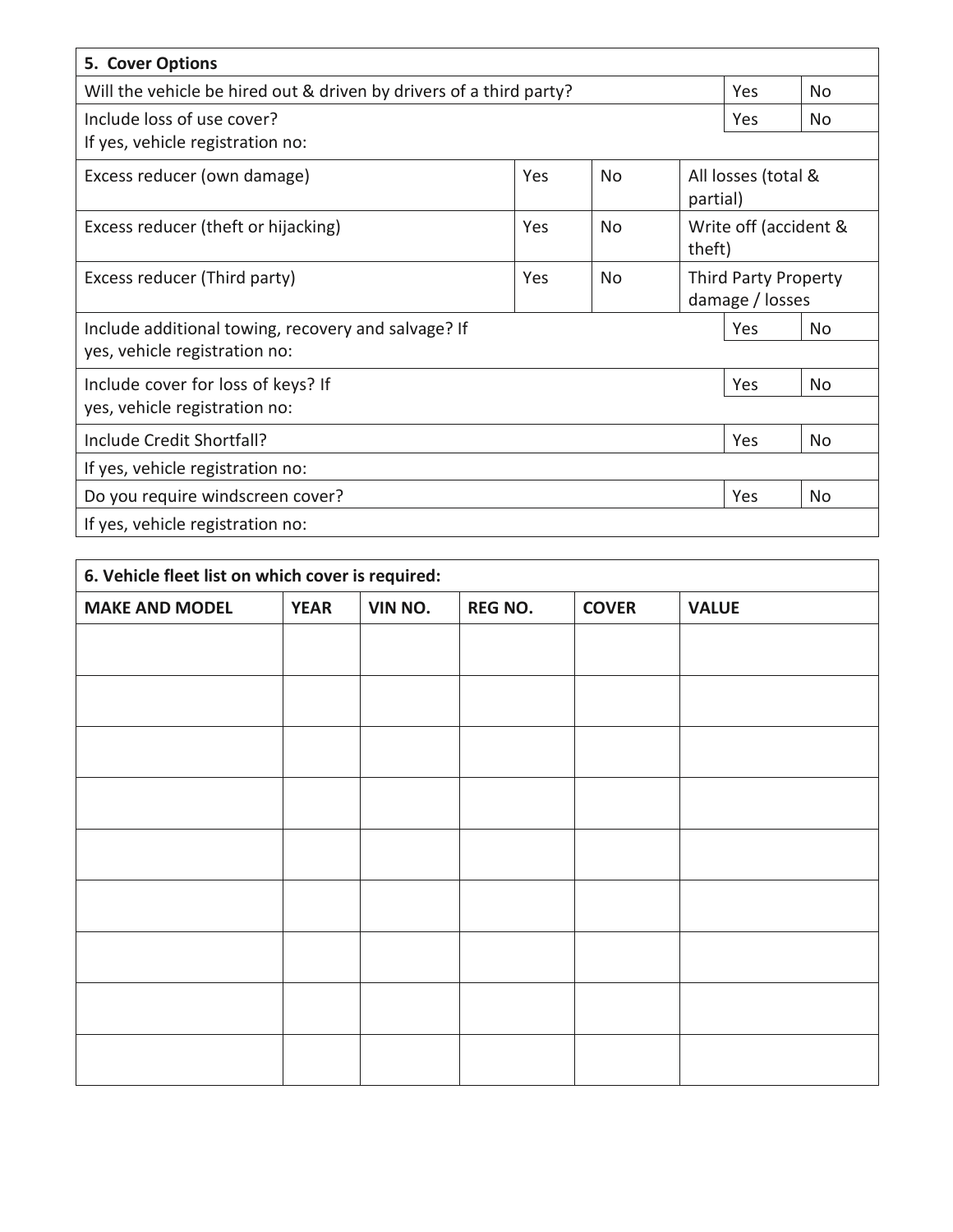| 7. Goods in transit                                     |   |
|---------------------------------------------------------|---|
| What is your projected haulage fee for the next year:   | R |
| What was your total haulage fee for the past year:      | R |
| OR                                                      |   |
| Estimated annual carry (value of cargo to be conveyed): | R |

| 8. Maximum load                                                                                                                                                                      |  |       |  |  |     |  |  |        |  |  |
|--------------------------------------------------------------------------------------------------------------------------------------------------------------------------------------|--|-------|--|--|-----|--|--|--------|--|--|
| Maximum load limit required in respect of cargo<br>R                                                                                                                                 |  |       |  |  |     |  |  |        |  |  |
| Maximum load limit required in respect of containers (if cover is required)                                                                                                          |  |       |  |  |     |  |  | R      |  |  |
| Maximum load limit any one conveyance (cargo and containers where<br>R<br>applicable                                                                                                 |  |       |  |  |     |  |  |        |  |  |
| 9. How many vehicles in your fleet requiring cargo/transit insurance are:                                                                                                            |  |       |  |  |     |  |  |        |  |  |
| Truck tractor                                                                                                                                                                        |  | Rigid |  |  | LDV |  |  | Other: |  |  |
| How many of your Rigids/Trailers are:                                                                                                                                                |  |       |  |  |     |  |  |        |  |  |
| Flat decks:<br>Other:<br><b>Tautliners</b><br>Refrigerated:<br>Fully enclosed                                                                                                        |  |       |  |  |     |  |  |        |  |  |
| The Insurer/Policy will exclude loads conveyed by subcontractors unless specifically agreed prior to<br>attachment of cover and additional premium in respect thereof has been paid. |  |       |  |  |     |  |  |        |  |  |

| 10. What pre-employment investigations are carried out on drivers and crew: |  |  |  |  |
|-----------------------------------------------------------------------------|--|--|--|--|
|                                                                             |  |  |  |  |
| What anti-hijack/theft precautions do you enforce:                          |  |  |  |  |
|                                                                             |  |  |  |  |
| How many drivers/crew per vehicle:                                          |  |  |  |  |

| 11. Do you operate with Standard Trading Conditions/Contract of Carriage? | Yes | No |
|---------------------------------------------------------------------------|-----|----|
| If yes, please attach a copy                                              |     |    |
| If no, provide details of conditions agreed:                              |     |    |
|                                                                           |     |    |
|                                                                           |     |    |
|                                                                           |     |    |

| 12. Cargo                           |            |    |                  |  |
|-------------------------------------|------------|----|------------------|--|
| Are your loads currently insured?   | Yes        | No | Name of insurer: |  |
| Have you previously had this cover? | <b>Yes</b> | No | Name of insurer: |  |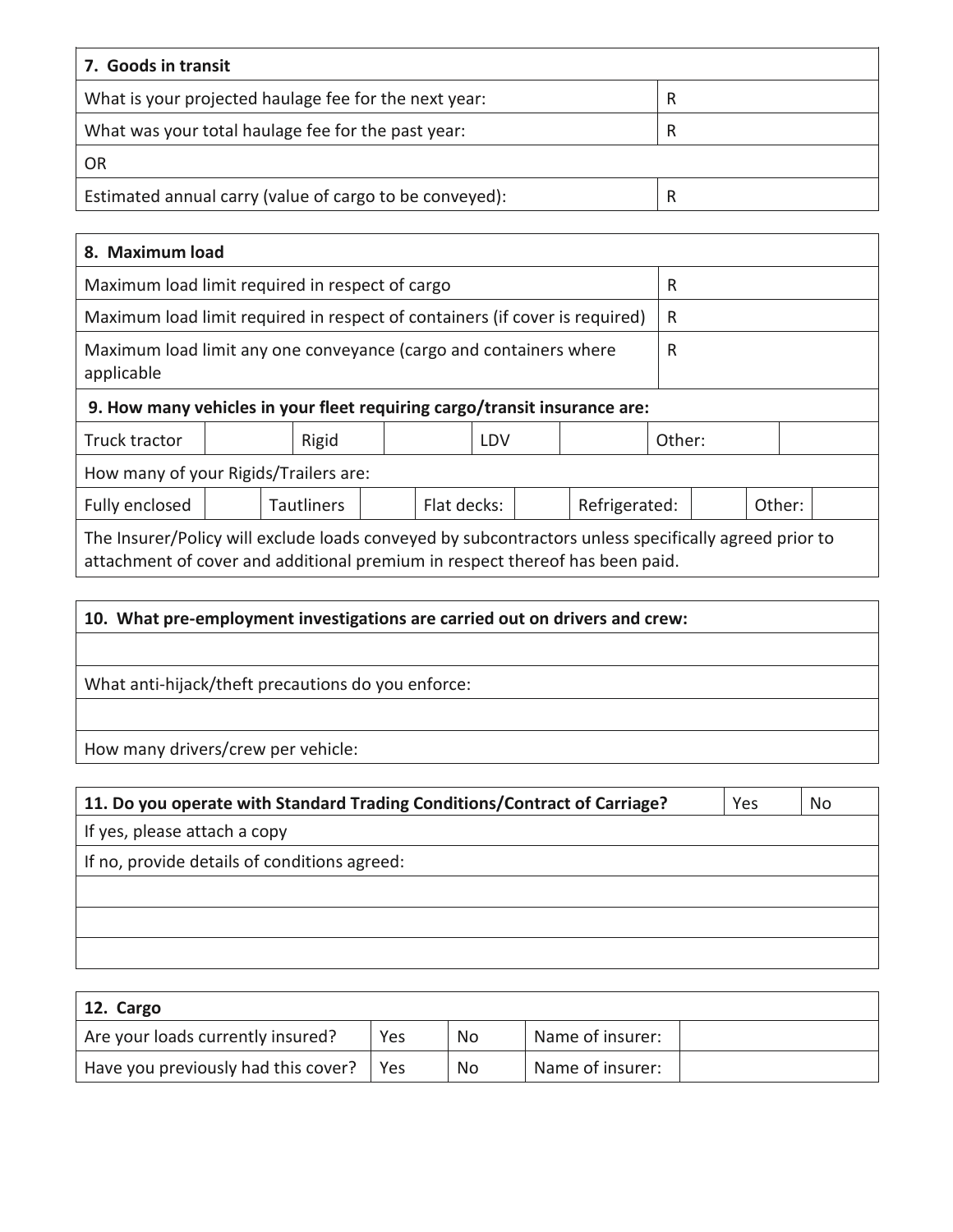| 13. Cover required                            |     |           |  |  |  |
|-----------------------------------------------|-----|-----------|--|--|--|
| All risks                                     | Yes | No.       |  |  |  |
| Deterioration of temperature controlled cargo | Yes | <b>No</b> |  |  |  |
| Incorrect temperature setting                 | Yes | No        |  |  |  |
| Restricted cover (confirm required perils)    | Yes | No        |  |  |  |
| Hijack excess reducer                         | Yes | No        |  |  |  |
| Debris removal                                | Yes | <b>No</b> |  |  |  |
| Environmental clean up                        | Yes | <b>No</b> |  |  |  |
| <b>SASRIA</b>                                 | Yes | No        |  |  |  |

| 14. Vehicles required for GIT cover |      |                     |  |  |
|-------------------------------------|------|---------------------|--|--|
| Make and model                      | Type | Registration number |  |  |
|                                     |      |                     |  |  |
|                                     |      |                     |  |  |
|                                     |      |                     |  |  |
|                                     |      |                     |  |  |
|                                     |      |                     |  |  |
|                                     |      |                     |  |  |

| 15. Previous Insurance Details |                     |            |  |  |
|--------------------------------|---------------------|------------|--|--|
| Company                        | Period of Insurance | Policy No: |  |  |
|                                |                     |            |  |  |
|                                |                     |            |  |  |
|                                |                     |            |  |  |
|                                |                     |            |  |  |
|                                |                     |            |  |  |
|                                |                     |            |  |  |

| 16. Claims History for Motor and Cargo                                                    |         |           |                     |                   |  |
|-------------------------------------------------------------------------------------------|---------|-----------|---------------------|-------------------|--|
| Please advise details of all losses during the last 3 years under the following headings: |         |           |                     |                   |  |
| Date of Loss                                                                              | Vehicle | Driver ID | Description of Loss | Gross / TP Damage |  |
|                                                                                           |         |           |                     |                   |  |
|                                                                                           |         |           |                     |                   |  |
|                                                                                           |         |           |                     |                   |  |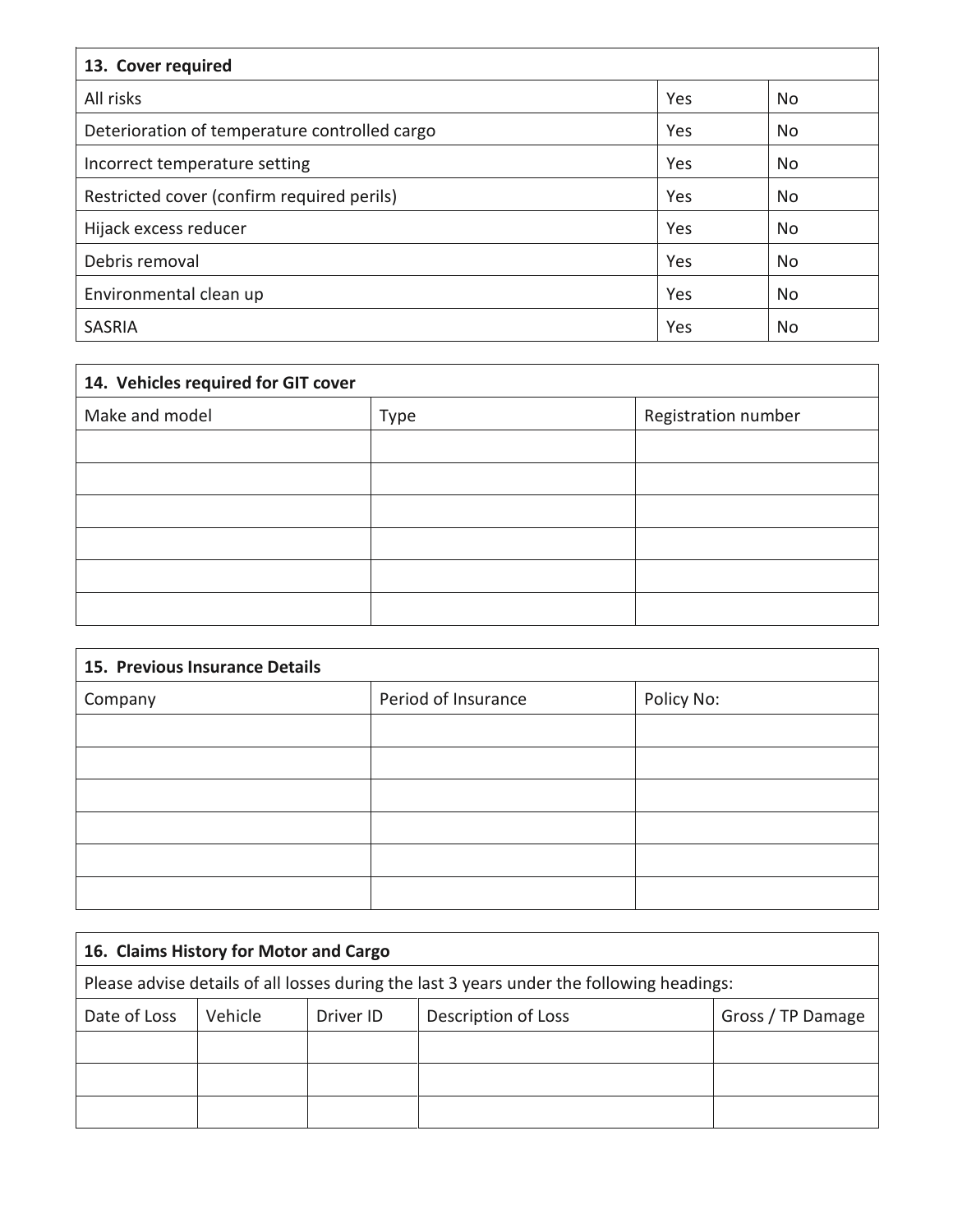| Please declare any other material facts: |     |           |                                  |     |           |
|------------------------------------------|-----|-----------|----------------------------------|-----|-----------|
|                                          |     |           |                                  |     |           |
|                                          |     |           |                                  |     |           |
|                                          |     |           |                                  |     |           |
|                                          |     |           |                                  |     |           |
|                                          |     |           |                                  |     |           |
|                                          |     |           |                                  |     |           |
| 17. Underwriting Information             |     |           |                                  |     |           |
| Tracking device (attach cert copy)       | Yes | <b>No</b> | Only short hauls under 500 km    | Yes | <b>No</b> |
| Two way radio                            | Yes | No        | Immobiliser / anti hijack device | Yes | <b>No</b> |
| Travel in convoy / escorted              | Yes | No        | Vehicle parked in secure area    | Yes | <b>No</b> |
| Tachograph                               | Yes | No        | Owner driver                     | Yes | <b>No</b> |
| Co-driver on all long hauls              | Yes | No        | Territorial limits beyond R.S.A  | Yes | <b>No</b> |
| Cell phone                               | Yes | No        | Roof Identification marks        | Yes | <b>No</b> |
| Overloading devices                      | Yes | No        | Any other **                     | Yes | No        |

## **18. Consent of Information**

Latitude, Tradesure or their associate or nominated company will be entitled at all times to have access to and rights of use of all the data ("the Data") that can be obtained from all the tracking device Unit(s) the Units installed on the vehicles listed as per attached fleet list.

Latitude may freely use the Data and supply or market or release the Data to whomsoever it deems fit, under such terms of arrangement as it deems fit, and accordingly Latitude, Tradesure or its associate or nominated company may make arrangements with the supplier of the units so that the Data may at all times be remitted direct to Latitude, Tradesure or its associate or nominated company.

Notwithstanding Latitude and/or Tradesure's right to use the Data as set out above, no Data which identifies or associates the Insured and/or its employee as the user or driver of the vehicle will be supplied or marketed or released to any other person than Latitude, Tradesure or its associate or nominated Insured company without prior written consent.

This authority may only be terminated on written notice to Latitude unless there are other terms agreed between Latitude and the Insured in which case those other terms will prevail.

The termination of authority will apply to future Data that might otherwise have been obtained after the effective date of termination.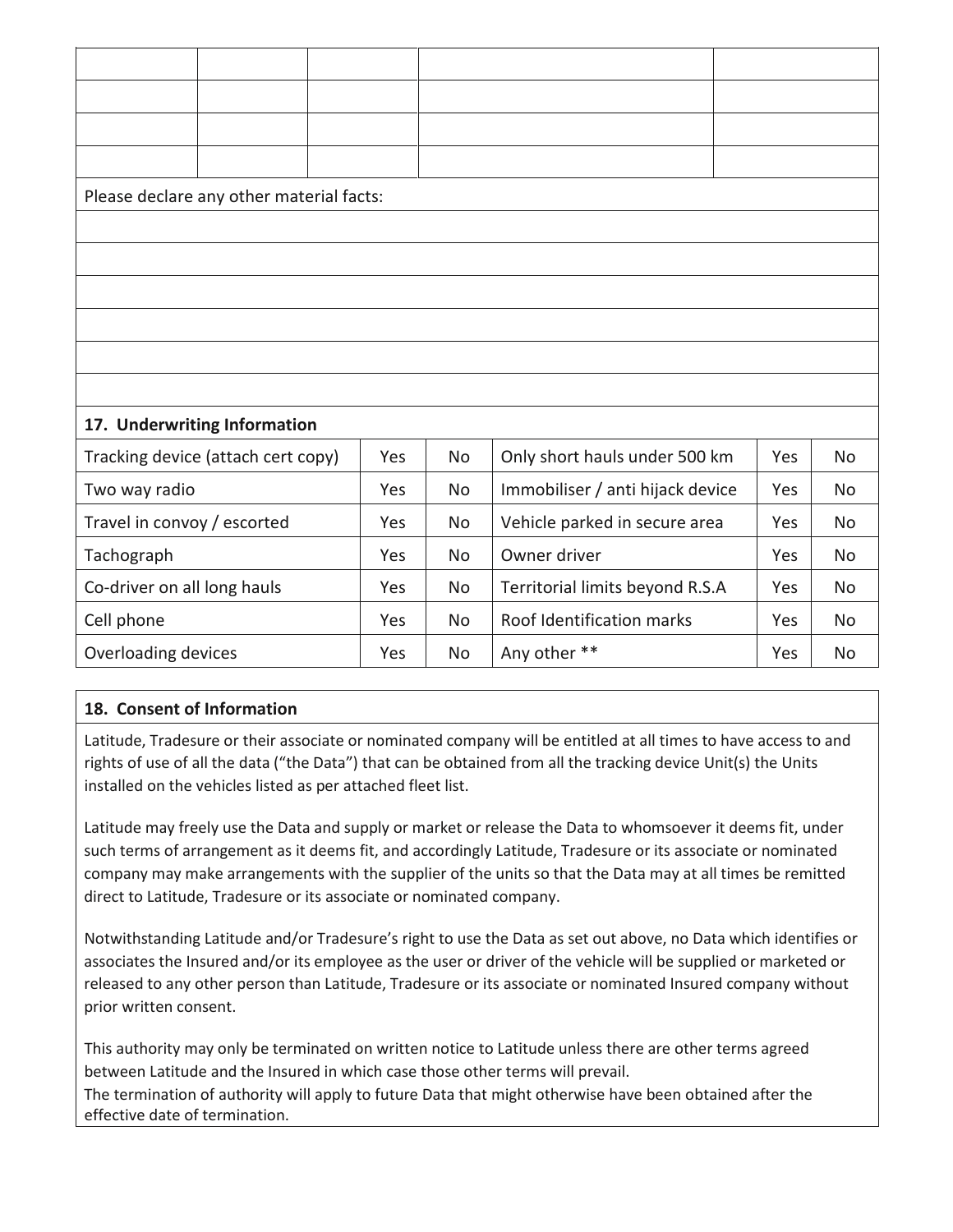| 19. Debit Order Authority                                                                                                                                                                                                                                                                                                                                                                                                                                                                                                                                                                                                                                                                                                                                                                                                                                                                                                                                                                                                                                                                                                                                                                                                                                                                                                                                                                                                                                                                                                                                          |  |                 |                        |                          |
|--------------------------------------------------------------------------------------------------------------------------------------------------------------------------------------------------------------------------------------------------------------------------------------------------------------------------------------------------------------------------------------------------------------------------------------------------------------------------------------------------------------------------------------------------------------------------------------------------------------------------------------------------------------------------------------------------------------------------------------------------------------------------------------------------------------------------------------------------------------------------------------------------------------------------------------------------------------------------------------------------------------------------------------------------------------------------------------------------------------------------------------------------------------------------------------------------------------------------------------------------------------------------------------------------------------------------------------------------------------------------------------------------------------------------------------------------------------------------------------------------------------------------------------------------------------------|--|-----------------|------------------------|--------------------------|
| Please complete and sign this section if you wish to pay monthly                                                                                                                                                                                                                                                                                                                                                                                                                                                                                                                                                                                                                                                                                                                                                                                                                                                                                                                                                                                                                                                                                                                                                                                                                                                                                                                                                                                                                                                                                                   |  |                 |                        |                          |
| Debit order date: 1st                                                                                                                                                                                                                                                                                                                                                                                                                                                                                                                                                                                                                                                                                                                                                                                                                                                                                                                                                                                                                                                                                                                                                                                                                                                                                                                                                                                                                                                                                                                                              |  | 7 <sub>th</sub> | 15 <sup>th</sup>       | (Please tick one option) |
| <b>Payer's Account Name:</b>                                                                                                                                                                                                                                                                                                                                                                                                                                                                                                                                                                                                                                                                                                                                                                                                                                                                                                                                                                                                                                                                                                                                                                                                                                                                                                                                                                                                                                                                                                                                       |  |                 |                        |                          |
| <b>Name of Bank:</b>                                                                                                                                                                                                                                                                                                                                                                                                                                                                                                                                                                                                                                                                                                                                                                                                                                                                                                                                                                                                                                                                                                                                                                                                                                                                                                                                                                                                                                                                                                                                               |  |                 |                        |                          |
| <b>Branch:</b>                                                                                                                                                                                                                                                                                                                                                                                                                                                                                                                                                                                                                                                                                                                                                                                                                                                                                                                                                                                                                                                                                                                                                                                                                                                                                                                                                                                                                                                                                                                                                     |  |                 | <b>Branch code:</b>    |                          |
| <b>Account type:</b>                                                                                                                                                                                                                                                                                                                                                                                                                                                                                                                                                                                                                                                                                                                                                                                                                                                                                                                                                                                                                                                                                                                                                                                                                                                                                                                                                                                                                                                                                                                                               |  |                 | <b>Account number:</b> |                          |
| <b>Account holder's signature(s)</b><br>(please attach a cancelled or used cheque)<br>I/we hereby authorise the Insurer or its authorised Agent to draw against the above account (or other Bank to which I/We may transfer my/our account) the<br>amount necessary for the payments of the instalments which may from time to time become payable by me/us in terms of the insurance herein proposed.<br>The amount of the debit may vary from time to time to reflect any change in cover, risk, sum insured or premium' interest rates. In the event of a "total<br>loss" claim. I/we agree that the insurer may reduce the amount of such claim by an amount equal to the premiums due for the remaining period of the<br>insurance and to pay such amount to the authorised Agent (applicable to annual policies that are paid on a monthly basis only). I/we further agree that in<br>the event of any debit order not being met by my Bank the policy will be cancelled and of no effect from midnight on the last day of that month for which<br>the Insurer's authorised Agent has received payment. If however my Bank should for any reason reclaim from the authorised Agent any of the amounts paid<br>in terms of this Authority, I/we undertake to refund such amounts. This Authority shall remain in force until cancelled by me/us by giving 30 (thirty) days<br>notice in writing to the Insurer or its authorised Agent. Receipt of this instruction by the Insurer or its authorised Agent shall be regarded as receipt of by<br>my/our Bank. |  |                 |                        |                          |
|                                                                                                                                                                                                                                                                                                                                                                                                                                                                                                                                                                                                                                                                                                                                                                                                                                                                                                                                                                                                                                                                                                                                                                                                                                                                                                                                                                                                                                                                                                                                                                    |  |                 |                        |                          |

That no insurer has ever cancelled / refused to renew or has imposed special terms.

All information pertinent and material to this insurance has been supplied above and all information given is true and correct.

Any untrue or incorrect statements in this proposal will result in:

- i) the policy being null and void form inception.
- ii) The forfeiture of the premium and return of all sums of money paid by the Insurer.
- iii) That I / we are prepared to take a polygraph test.

| Name:                                                                                                                                                                                                                          | Position held at company:                                                                 |
|--------------------------------------------------------------------------------------------------------------------------------------------------------------------------------------------------------------------------------|-------------------------------------------------------------------------------------------|
| Date:                                                                                                                                                                                                                          | Signature:                                                                                |
| Inception date: and the state of the state of the state of the state of the state of the state of the state of the state of the state of the state of the state of the state of the state of the state of the state of the sta |                                                                                           |
| Please note: Our policy requires:<br>Drivers to be fully licensed and                                                                                                                                                          |                                                                                           |
|                                                                                                                                                                                                                                | All vehicles to be roadworthy in terms of the road traffic Act no 93 of 1996 (as amended) |
|                                                                                                                                                                                                                                |                                                                                           |